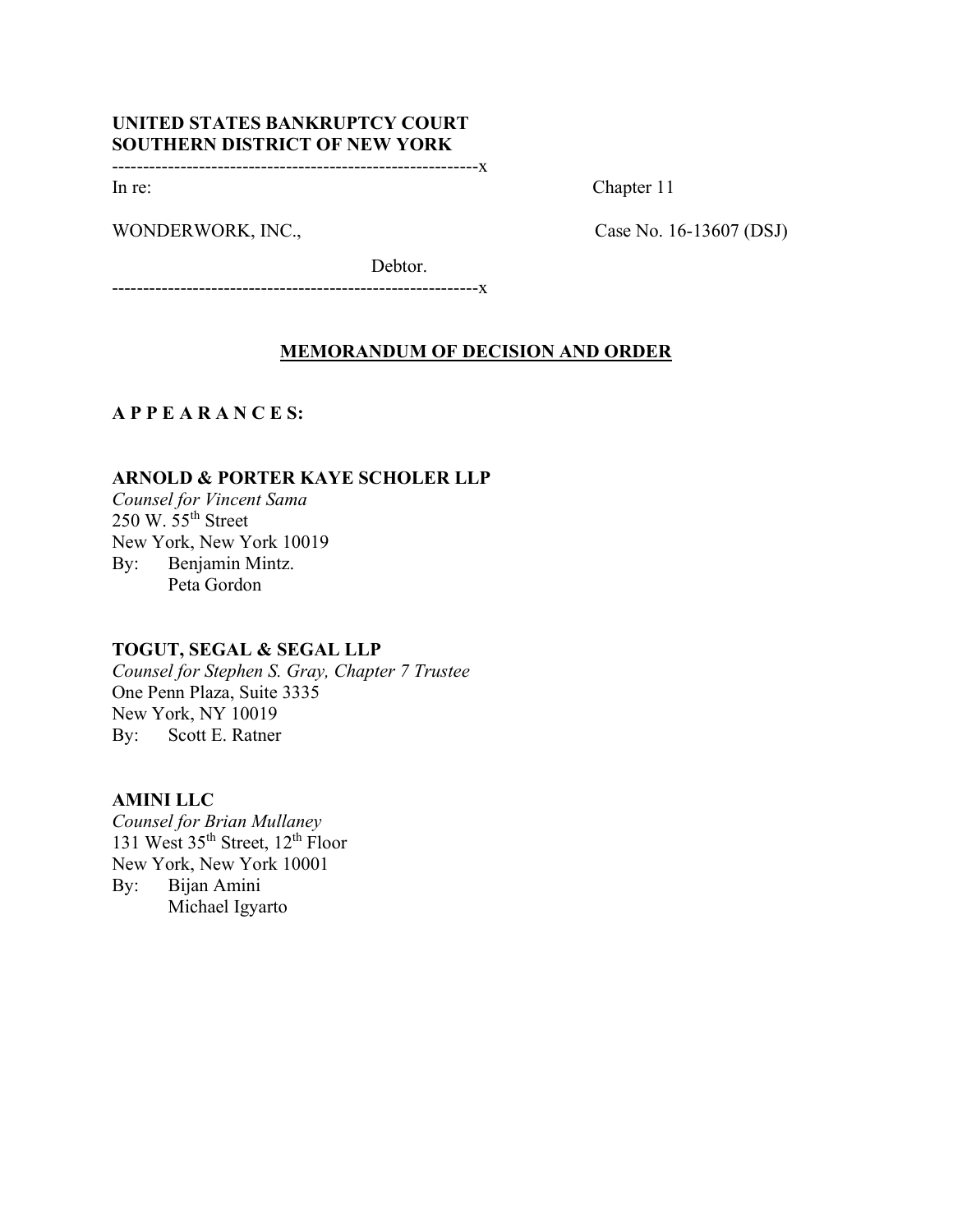## DAVID S. JONES UNITED STATES BANKRUPTCY JUDGE

 Before the Court is a dispute between competing claimants to certain estate funds who disagree about their respective entitlements under a confirmed plan of liquidation. A creditor of the estate called HelpMeSee Inc. ("HelpMeSee" or "HMS") entered a settlement that, in part and by the plain terms of one portion of the confirmed plan, entitled it to receive funds that were in a disputed claims reserve if and when those funds proved unnecessary to satisfy other claims due to the post-confirmation disallowance of disputed claims. Because all parties now have reached agreement that a disputed claim that had resulted in a reserve of \$384,049 is to be disallowed, the Court-appointed litigation trustee seeks an order that both disallows that claim, and also directs turnover of the now-unneeded reserve amount to HelpMeSee. The plan administrator objects that such an order would leave the estate unable to meet its obligations to pay administrative expenses including the administrator's fees and expenses, in asserted contravention of other portions of the confirmed plan. For reasons explained below, the Court concludes that the explicit terms of the plan require the release to HelpMeSee of now-available funds that have been maintained in a disputed claims reserve, notwithstanding the plan administrator's objection.

By way of a more formal framing of the parties and issues, an individual named Brian Mullaney and Vincent Sama, as litigation trustee (the "Litigation Trustee") of the Wonderwork litigation trust (the "Litigation Trust"), jointly move for entry of an order (a) disallowing and expunging Mullaney's claim against the Debtor's estate (the "Mullaney Claim") and (b) directing the Plan Administrator to disburse certain funds to HelpMeSee. [ECF No. 531 (the "Motion")]. Stephen S. Gray, in his dual capacity as both the Chapter 11 trustee and administrator of the Debtor's Chapter 11 Plan (the "Chapter 11 Trustee" or the "Plan Administrator"), agrees that the Mullaney Claim should be disallowed, but opposes the Motion to the extent it seeks to direct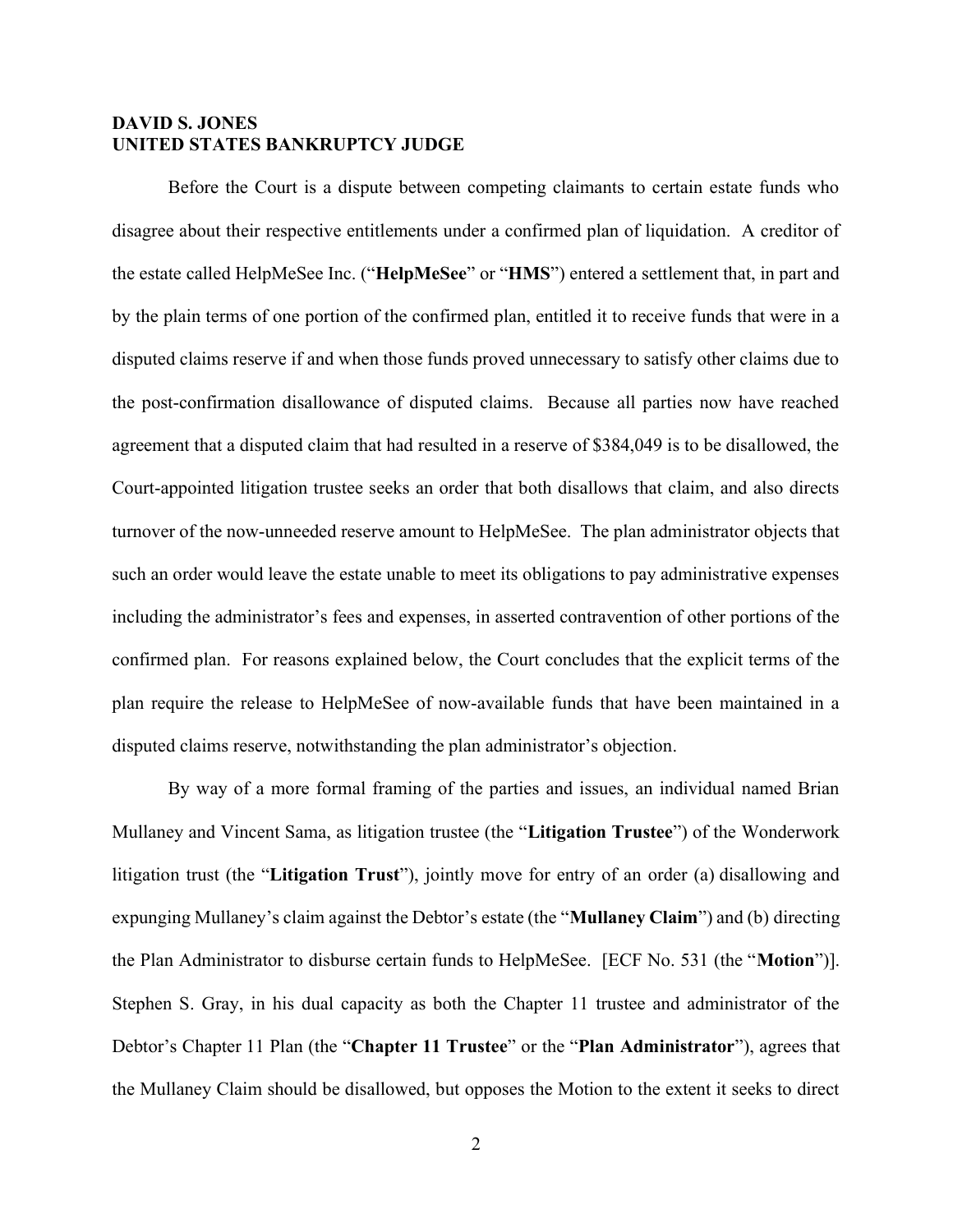the Plan Administrator to disburse to HelpMeSee funds that the Plan Administrator contends are required to satisfy outstanding obligations to the Plan Administrator and certain professionals that he retained, in connection with the administration of the Debtor's Chapter 11 Plan and this case. [ECF No. 534 (the "Opposition")]. For the following reasons, the Court grants the Motion in full.

#### **BACKGROUND**

### A. The Bankruptcy Case

In 2011, WonderWork, Inc. aka Surgery for the Poor, Inc. ("WonderWork" or the "Debtor") and HelpMeSee entered into an agreement, which HelpMeSee later terminated, leading to arbitration proceedings between the two parties and eventually to arbitration awards of approximately \$16 million in favor of HelpMeSee. [Opp. ¶¶ 10–11; ECF No. 2 ("Mullaney Decl.")  $\P$  19–21]. The Debtor's inability to satisfy the arbitration awards led substantially to the commencement of this case. [Id.  $\P$ ] 11–12; see Mullaney Decl.  $\P$ ] 19–21].

On December 29, 2016, the Debtor filed a voluntary petition for relief under Chapter 11 of the Bankruptcy Code. [ECF No. 1]. Mullaney is the founder and former CEO of the Debtor. [Motion ¶ 1]. The Debtor's schedules stated that Mullaney held an unsecured, nonpriority claim for \$641,320.07 based on "unpaid salary and bonus / unreimbursed expenses." [Motion ¶ 4; ECF No. 212 at 2]. In November 2017, the Court appointed Gray as Chapter 11 Trustee. [ECF No. 337].

#### B. The Chapter 11 Plan

On September 21, 2018 (the "Confirmation Date"), this Court confirmed the Debtor's Chapter 11 plan, [ECF No. 435 (the "Plan,"], which became effective October 19, 2018. [Motion ¶ 5; ECF Nos. 475 and 490]. Among other things, the Plan incorporated a settlement agreement between HelpMeSee and the Plan Administrator (the "HelpMeSee Settlement Agreement"), dated April 4, 2018, which provides for, among other things, the settlement of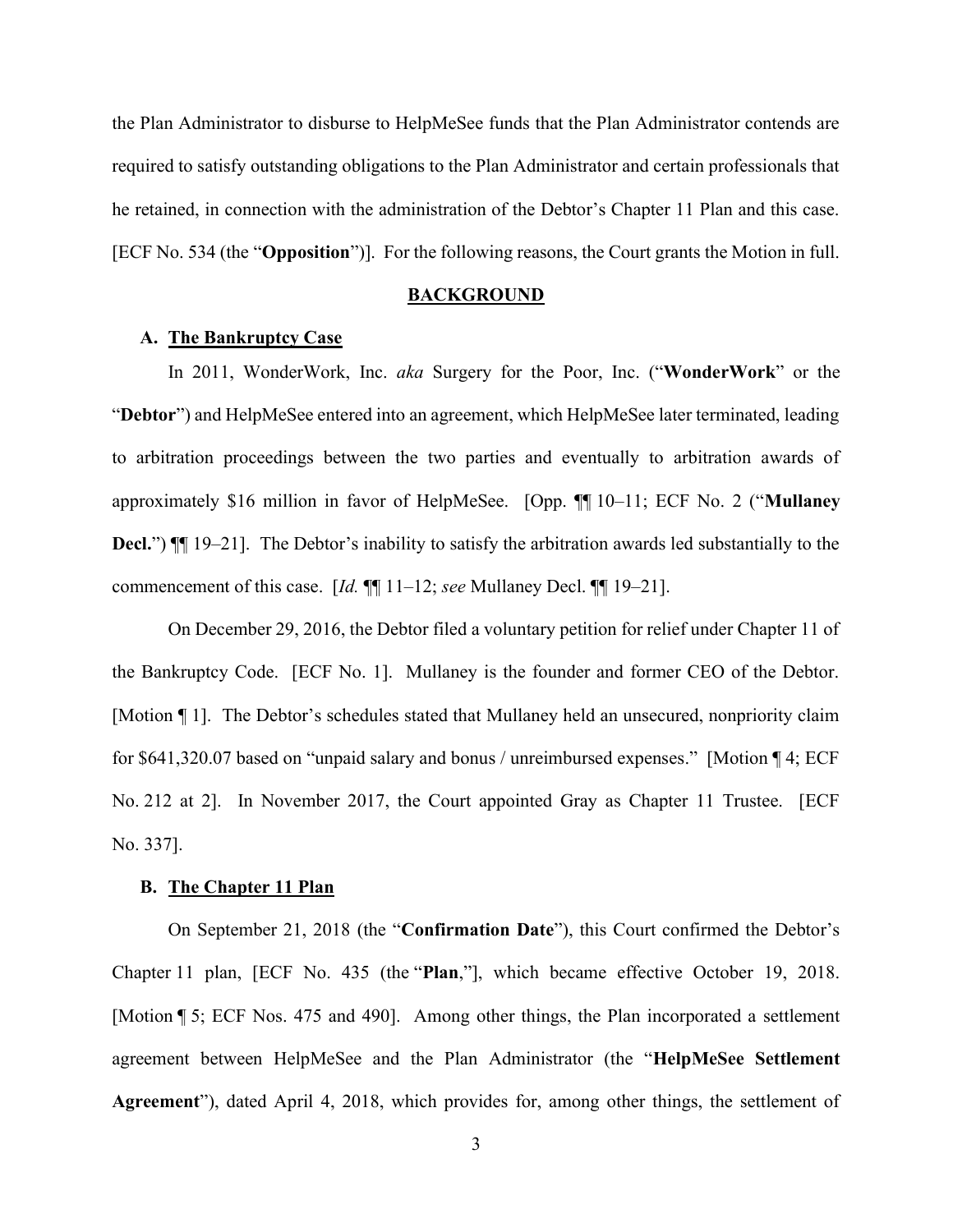HelpMeSee's claims against the Debtor's estate in exchange for HelpMeSee making certain payments to help fund the Litigation Trust and distributions made under the Plan while reserving certain rights. [Plan Ex. A; see also Plan §§ 5.3 and 5.5, Reply ¶ 3 ("HMS agreed to fund the amount that was needed to reserve for the Mullaney Claim as one part of an overall settlement with the Plan Administrator, based on the Plan's promise that HMS would receive its funds back in the event that the Mullaney Claim was later disallowed")].

The Plan designated the Chapter 11 Trustee to serve also as the Plan Administrator. [Opp. ¶ 19; Plan §§ 1.1 and 5.9(a)]. The Plan also reassigned to the Litigation Trust so-called "Litigation Trust Claims" as defined in the Plan, including any claims of the Debtor or its estate against Mullaney. [Motion ¶ 5].

Section 8.1 of the Plan provides for the establishment, funding, and administration of a reserve (the "Disputed Claims Reserve") to fund disputed claims. These included the Mullaney Claim. [Reply  $\mathbb{I}$  2; Plan § 8.1]. Section 8.1(a) provides:

As soon as practicable following the Effective Date, the Disputed Claims Reserve shall be established by the Plan Administrator. The portion of the Available Cash attributed to the Disputed Claims as determined by the Plan Administrator, shall be held by the Plan Administrator in the Disputed Claims Reserve.

[Plan § 8.1(a) (emphasis added)]. Section 8.1(b) of the Plan sets forth how funds thus set aside for disputed claims are to be distributed. First, the funds must be paid out in satisfaction of any claim that had been disputed but became allowed. Next, any amounts remaining in the Disputed Claims Reserve must be paid first to HelpMeSee to return money that HelpMeSee contributed to fund the Disputed Claims Reserve pursuant to the settlement between HelpMeSee and the Plan Administrator. [Reply [91]. Specifically, Section 8.1(b) provides:

The holder of a Disputed Claim, to the extent it has been determined by Final Order to be an Allowed Claim, shall receive a Distribution from the Disputed Claims Reserve on account of its Disputed Claim in an amount equal to that which it would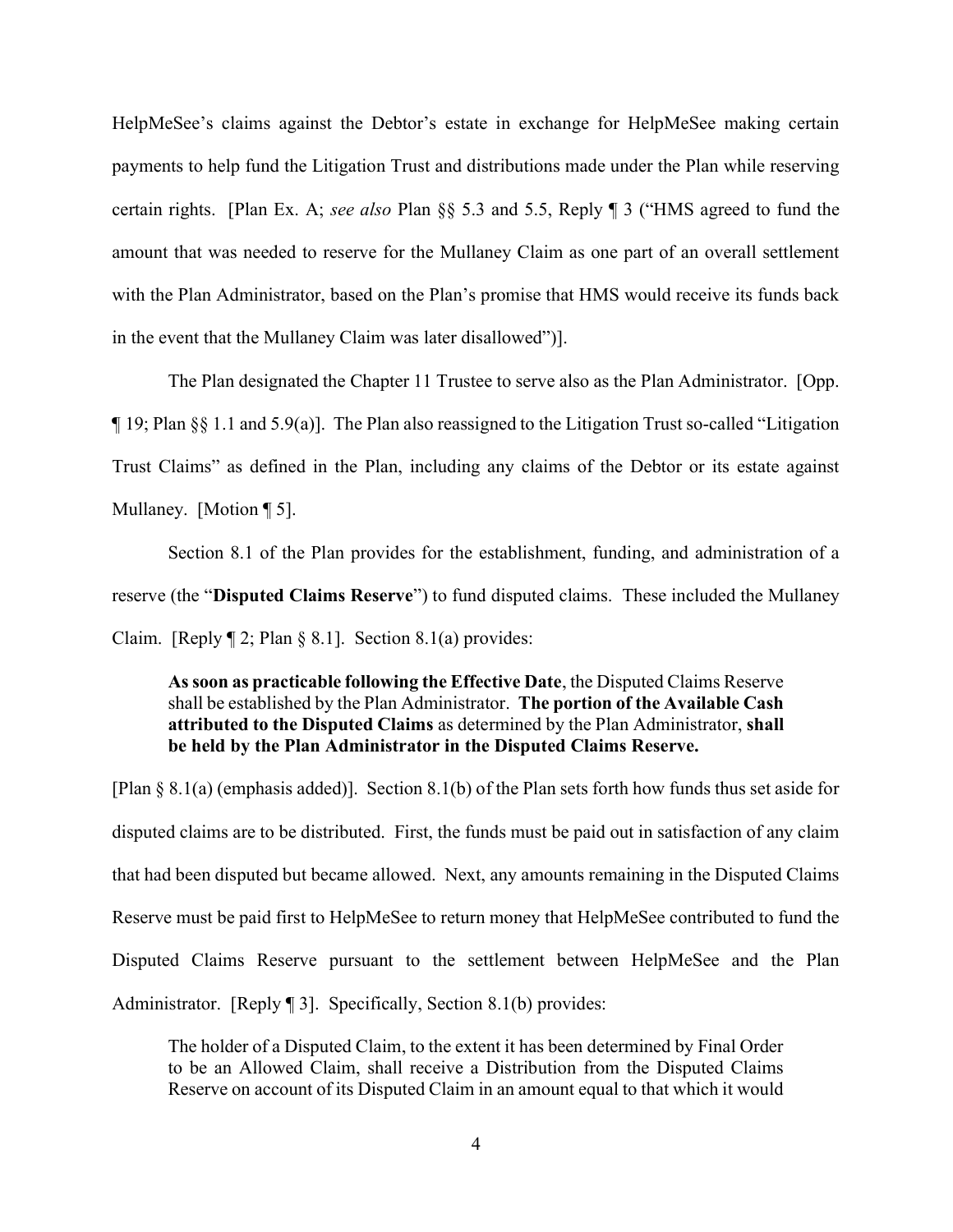have been entitled if the portion of its Claim so Allowed had been Allowed as of the Effective Date. Any remaining amount in the Disputed Claims Reserve attributable to the disallowed portion of a Disputed Claim shall be paid first to HMS in return of any payment funded by HMS on account of such Disputed Claim and second shall be distributed to holders of Allowed Claims in Class IV in accordance with Section 4.4 of the Plan.

[Plan § 8.1(b) (emphasis added)].

According to the Motion, the Disputed Claims Reserve contains \$384,049 that was reserved on account of the Mullaney Claim. [Motion ¶ 7]. Further, the Litigation Trustee contends, and the Plan Administrator has not disputed, that this amount derived from funds advanced by HelpMeSee as part of its earlier settlement. [Transcript of August 12, 2021 oral argument ("Hearing Tr.") at 12:17–21 ("HelpMeSee, in fact, to make the plan work, funded the money in this reserve at the outset, and with the understanding that they'll ultimately get this money back, if it was—if the litigation trustee was successful as he was in disallowing the Mullaney claim.")]. And, although the movants at times questioned whether the Plan Administrator properly maintained a segregated disputed claims reserve, as of July 14, 2021 (the date the Motion was filed), the Plan Administrator held \$474,624 cash in a general account. [Opp. ¶ 27; see also ECF No. 529 (quarterly operating report showing \$475,274.80 in cash held by the Plan Administrator as of March 31, 2021)]. At the hearing on the Motion, counsel for the Plan Administrator confirmed that the Plan Administrator "h[as] been maintaining approximately \$475,000 in an account for two and a half years, pending resolution of the [A]dversary [P]roceeding and the Mullaney Claim." [Hearing Tr. 15:11–16:10]. Further, the Plan Administrator's Opposition acknowledges that the \$384,049 amount "would have been distributable to Mr. Mullaney if his claim had been allowed in full[.]" [Opp. ¶ 28].

 Meanwhile, Plan Section 6.1 provides generally for distributions made under the Plan, including payment of administrative expenses. Under Section 6.1, the Plan Administrator is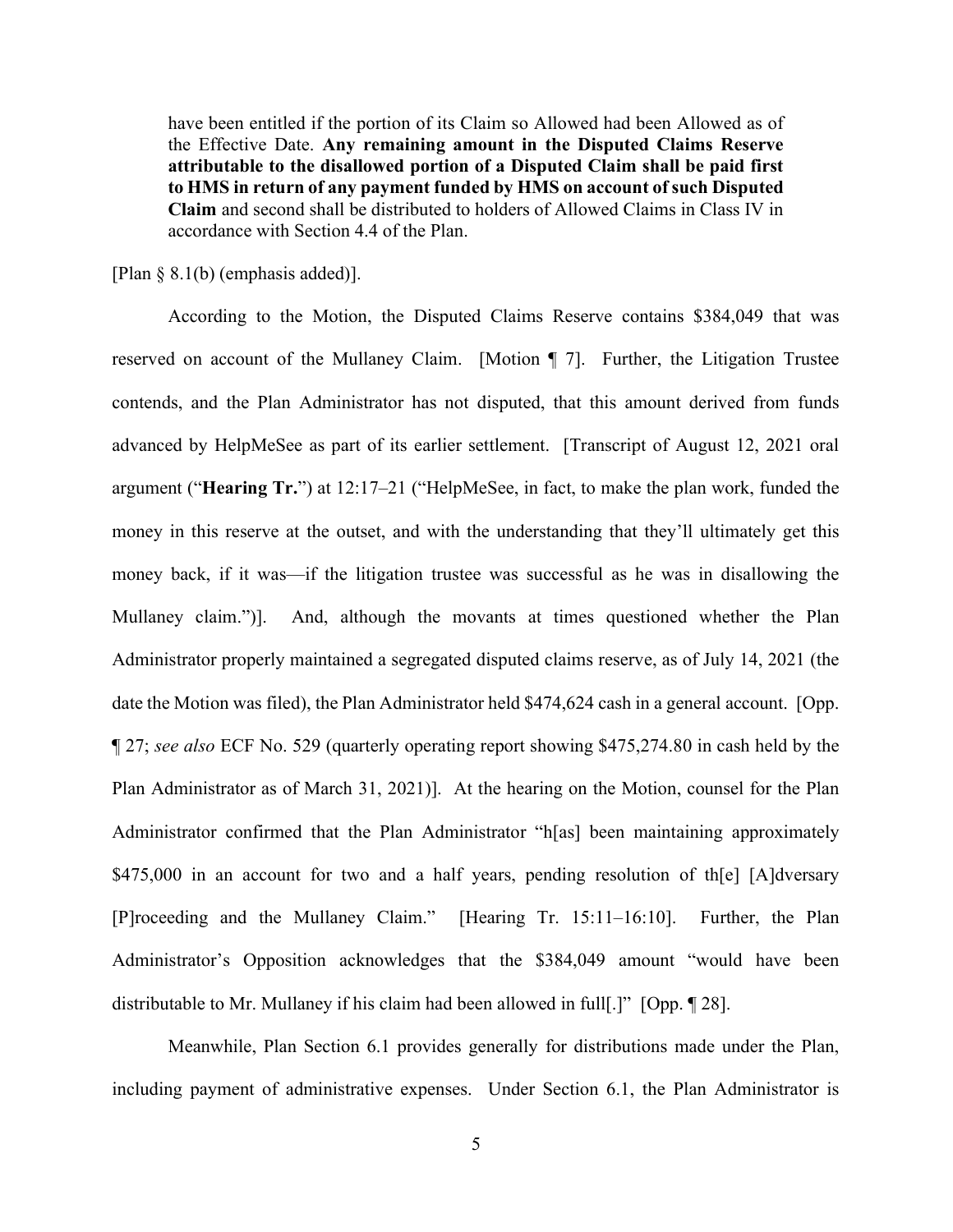required to make distributions to holders of allowed claims in accordance with Article IV of the Plan,<sup>1</sup> but "may retain" funds "to pay reasonable administrative expenses (including the costs and expenses of the Plan Administrator and the fees, costs and expenses of all professionals retained by the Plan Administrator  $\dots$  )[.]" [Plan § 6.1(b)].

 Further, and as emphasized by the Plan Administrator during argument on the Motion, Section 6.7 of the Plan provides, in relevant part, that after the Plan has been fully administered and all disputed claims resolved, the Plan Administrator is required to effect a final distribution of all remaining cash to holders of allowed general unsecured claims "after reserving sufficient cash to pay all unpaid expenses of administration of the Plan and all expenses reasonably expected to be incurred in connection with the final Distribution<sup>[1]</sup>. The Plan Administrator is empowered to engage professionals to assist with the administration of the Plan and to provide for their compensation and the reimbursement of their expenses. [Plan § 5.9(b)].

### C. Litigation and Proposed Settlement of the Mullaney Claim, and the Joint Motion

On December 28, 2018, the Litigation Trustee, on the Debtor's behalf, commenced an adversary proceeding against Mullaney and other former officers and directors of the Debtor (the "Adversary Proceeding"), seeking a variety of relief including the disallowance of the Mullaney Claim. See Vincent A. Sama, as Litigation Trustee of the WW Litigation Trust v. Mullaney et al., Adv. P. No. 18-01873 (SMB). On July 9, 2021 the Litigation Trustee entered into a settlement agreement (the "Mullaney Settlement Agreement") with Mullaney and other defendants in the Adversary Proceeding, providing for, among other things, the disallowance of the Mullaney Claim,

<sup>&</sup>lt;sup>1</sup> Article IV of the Plan sets forth the treatment of the various classes of claims defined under Article III of the Plan.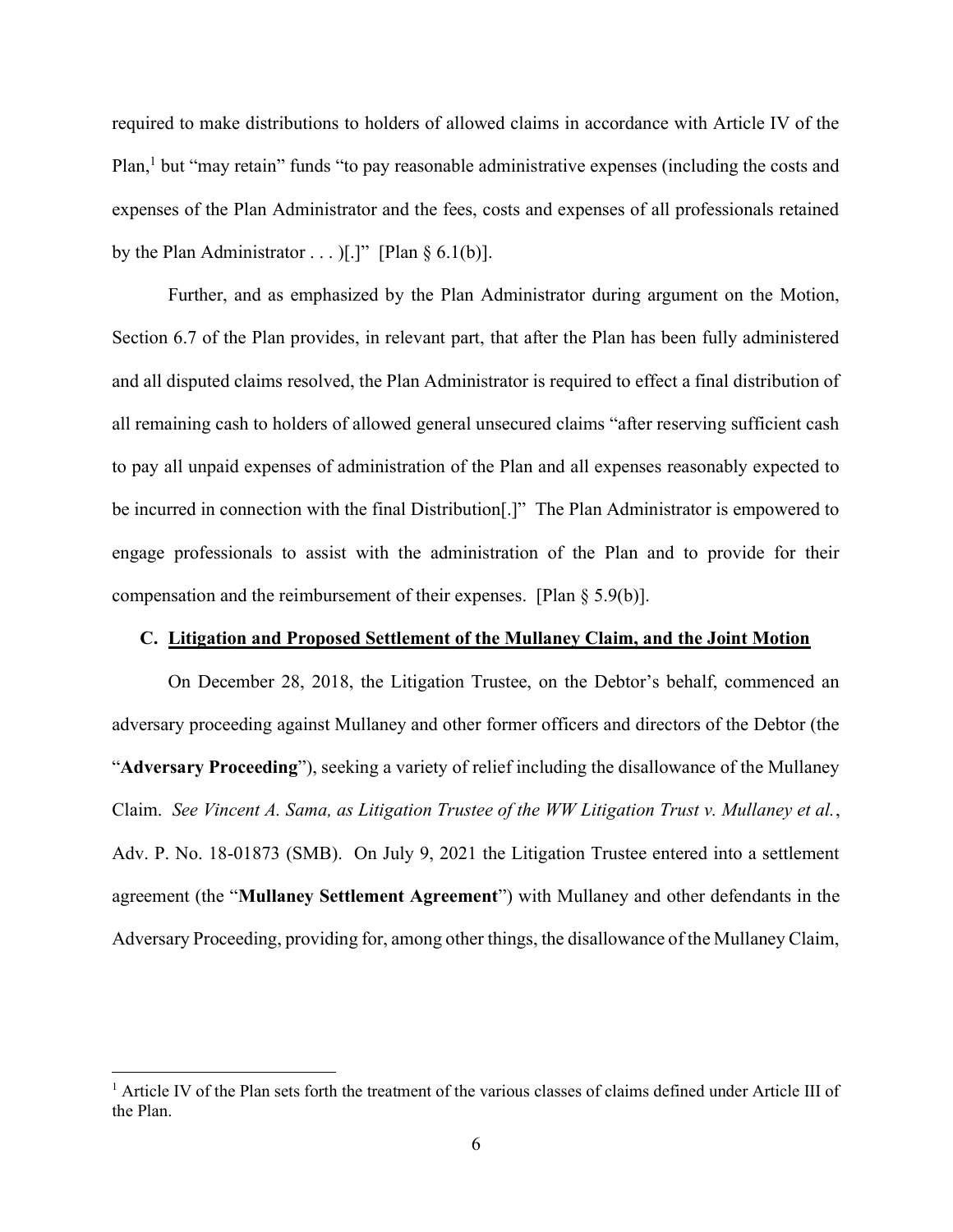the filing of the Motion, and Mullaney's agreement to support and not to interfere with the order sought by the Motion.<sup>2</sup> [Motion ¶ 9].

On July 14, 2021, the Litigation Trustee and Mullaney jointly filed the Motion, requesting entry of an order disallowing the Mullaney Claim pursuant to Code § 502(b)(1) and directing the disbursement of \$384,049 from the Disputed Claims Reserve to HelpMeSee pursuant to Section 8.1 of the Plan. [ECF No. 531].

On August 6, 2021, Stephen Gray, in his dual capacity as Chapter 11 Trustee and Plan Administrator, filed an Opposition to the Motion. [ECF No. 534]. As already noted, the Plan Administrator does not oppose the disallowance of the Mullaney Claim, but rather objects to the Motion to the extent it seeks to require the Plan Administrator to disburse funds that had been reserved on account of the Mullaney Claim to HelpMeSee pursuant to Plan Section 8.1; the Plan Administrator contends that Plan Sections 6.1 and 6.7 control, and require the funds in question to first be used to compensate the Plan Administrator and professionals he has retained for services rendered to administer the Plan and the estate. [Opp. ¶¶ 2, 31-36]. The Plan Administrator reports that he has not received his full statutory commission, and his counsel and accountants have not received any compensation for services rendered since the Plan's Confirmation Date. [Id. ¶ 30]. As of July 14, 2021, the accrued but unpaid costs of administering the Plan and this case total \$265,659, meaning that the disbursement of \$384,049 to HelpMeSee requested by the Motion would leave a shortfall of \$175,659, before factoring in costs related to responding to the Motion and preparing an application to close this case and for entry of a final decree. [Id.  $\P$ ] 3, 27–28].

<sup>&</sup>lt;sup>2</sup> Specifically, Paragraph 2 of the Mullaney Settlement Agreement provides, in part, that the Litigation Trustee "and Mullaney shall make a joint motion seeking the entry of an order disallowing the Mullaney Claim and directing the Plan Administrator to pay the \$384,049 held in the Disputed Claims Reserve on account of the Mullaney Claim to HelpMeSee, Inc. (the "Order"). Mullaney will cooperate with the [Litigation Trustee] with respect to the disallowance of the Mullaney Claim and will not take any action to interfere with the entry or enforcement of the Order." [Motion ¶ 9].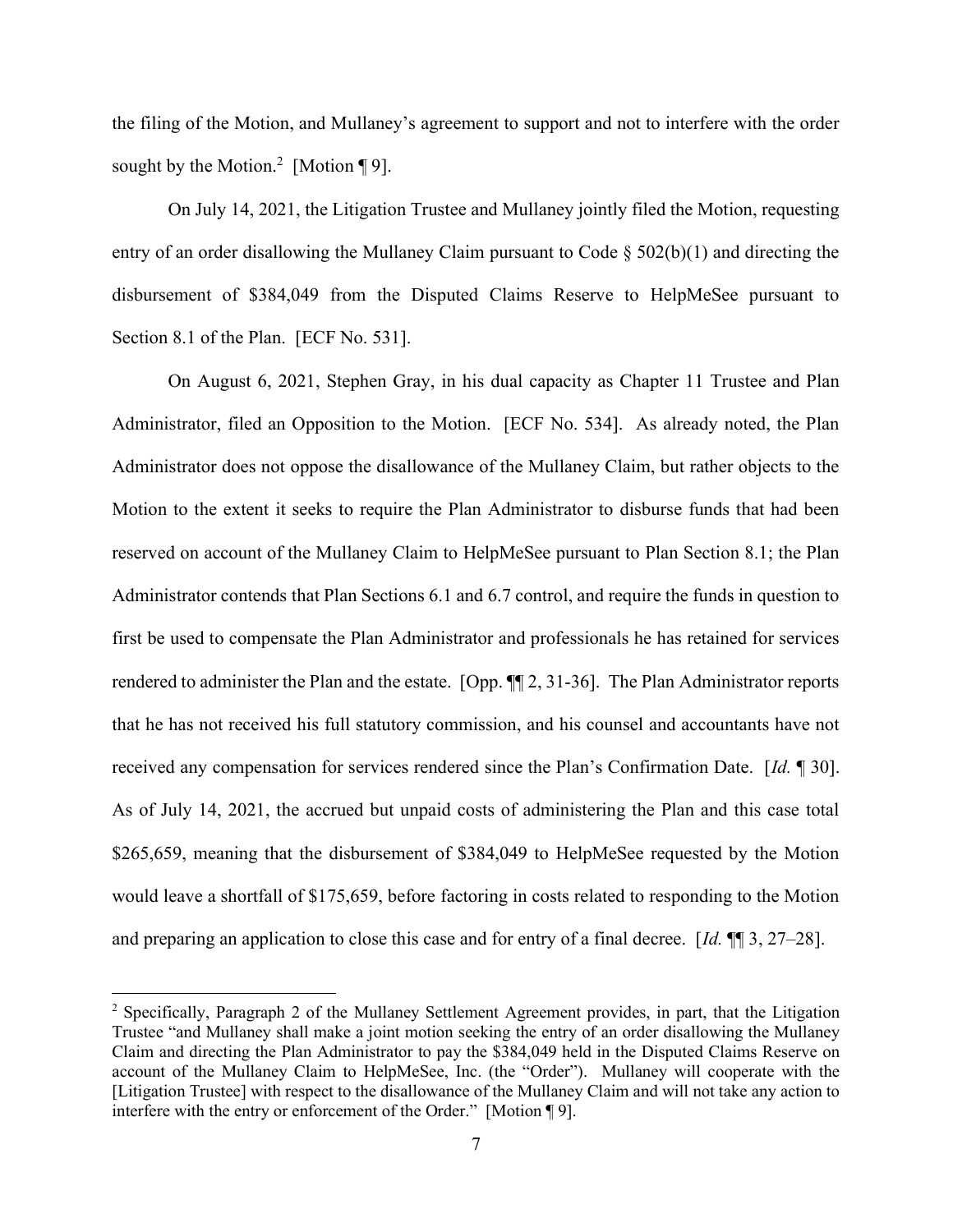In reply, the Litigation Trustee emphasizes that, notwithstanding the shortfall identified by the Plan Administrator, the Motion's requested disbursement to HelpMeSee is explicitly required under the plain terms of the Plan as a whole, and in particular by Plan Section 8.1. [See, e.g., ECF No. 535 (the "Reply")  $\P$  1–3. The Litigation Trustee further contends that, although the Plan Administrator had the authority to reserve funds to compensate himself and the professionals he retained to administer the Plan and this case, his failure to reserve adequate funds for this purpose does not justify overriding Plan Section 8.1's specific requirement to pay HelpMeSee out of any funds that are released from the Disputed Claims Reserve due to disallowance of the Mullaney Claim. [See, e.g., id. ¶¶ 1–3, 13].

The Court heard argument on the Motion on August 12, 2021, and reserved judgment. Also on August 12, the Court entered an order directing the parties to meet and confer regarding a possible consensual resolution, and to report no later than August 27 whether they reached agreement. [ECF No. 537]. No such agreement was reached.

#### DISCUSSION

#### A. The Mullaney Claim is Disallowed

The Court grants the unopposed portion of the Motion that seeks disallowance of the Mullaney Claim. Section 502(b)(1) of the Bankruptcy Code provides, in relevant part, that a claim shall be allowed "except to the extent that . . . such claim is unenforceable against the debtor and property of the debtor, under any agreement or applicable law[.]" Here Brian Mullaney, the claimant, has agreed to the disallowance of his claim pursuant to the Mullaney Settlement Agreement, [Motion ¶ 11], which the Chapter 11 Trustee supports, [Opp. ¶ 1]. This consensual resolution of the estate's dispute with Mullaney and the resulting claim disallowance is approved.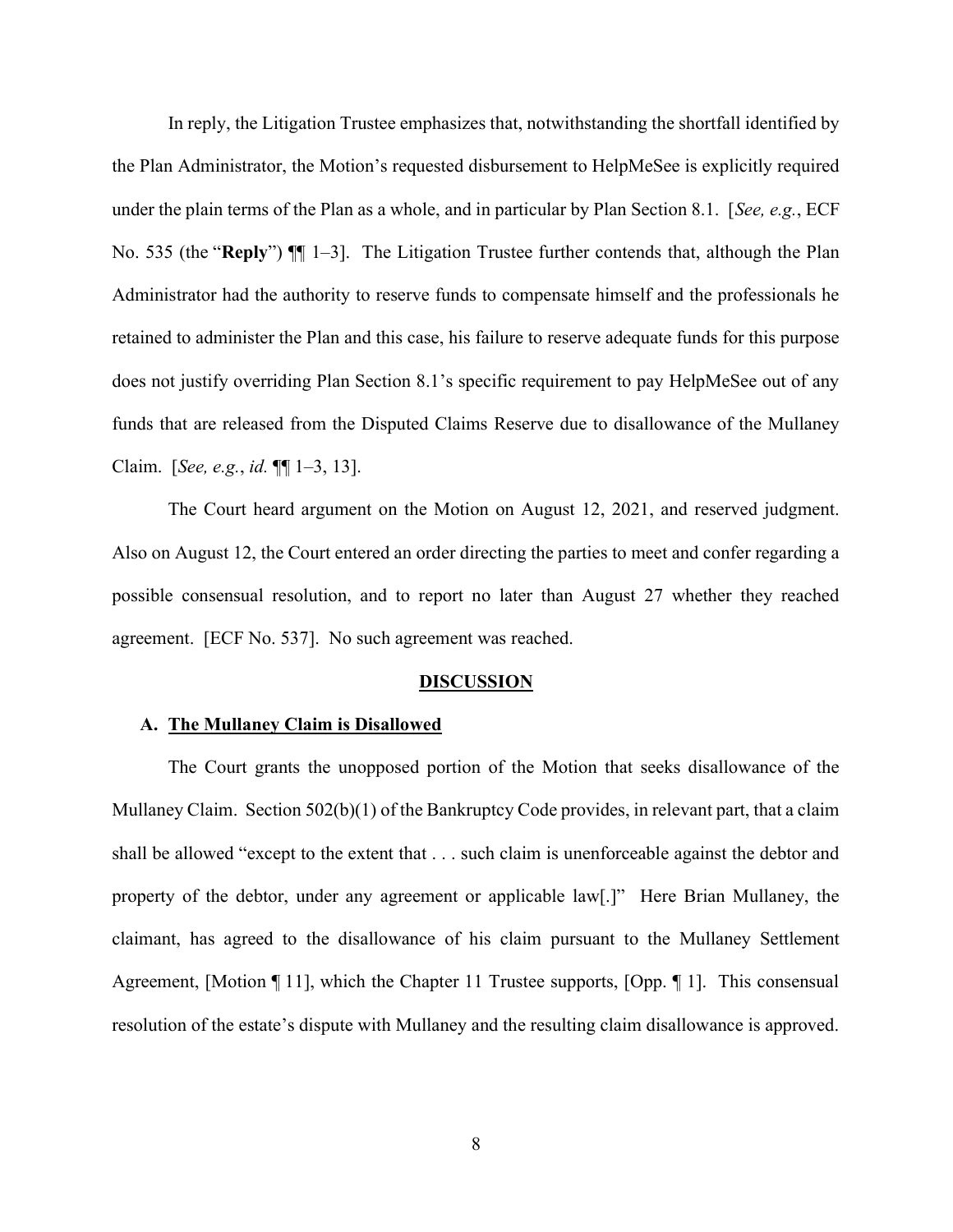# B. The Plan Dictates That the Disputed Claims Reserve Funds at Issue Be Disbursed to **HelpMeSee**

### 1. Applicable Standards

A confirmed Chapter 11 Plan operates as a contract that binds the parties to the plan. In re Lehman Bros. Holdings Inc., No. 18 CIV. 7682 (KPF), 2019 WL 3852445, at \*7 (S.D.N.Y. Aug. 16, 2019), aff'd, 821 F. App'x 66 (2d Cir. 2020), aff'd, order amended and superseded, 829 F. App'x 567 (2d Cir. 2020) (citations omitted). Accordingly, courts apply principles of contract law when interpreting a confirmed plan. In re AMR Corp. et al., 562 B.R. 20, 28 (Bankr. S.D.N.Y.) 2016) (internal quotation marks and citations omitted).

The Plan provides that it is governed by New York law except (in substance) where federal law applies and requires otherwise. [Plan § 14.3]. Under New York law, courts interpret written contracts "so as to give effect to the intention of the parties as expressed in the unequivocal language they have employed." In re Dynegy Inc., 486 B.R. 585, 590 (Bankr. S.D.N.Y 2013) (citing Cruden v. Bank of N.Y., 957 F.2d 961, 976 (2d Cir. 1992)). When the contract's language is clear and unambiguous, "courts should not rewrite the term under the guise of interpretation" nor "redraft a contract to accord with its instinct for the dispensation of equity upon the facts of a given case." In re Dynegy Inc., 486 B.R. at 590 (internal quotation marks and citations omitted). When interpreting contracts, courts must consider the entire agreement, and attempt to reconcile all its parts, if possible, to avoid inconsistency. Id.

### 2. Discussion

The confirmed Plan explicitly requires, "Any remaining amount in the Disputed Claims Reserve attributable to the disallowed portion of a Disputed Claim shall be paid first to [HelpMeSee] in return of any payment funded by [HelpMeSee] on account of such Disputed Claim. . . ." [Plan  $\S 8.1(b)$ ]. And it is undisputed that (a) HelpMeSee funded the reserve; (b) the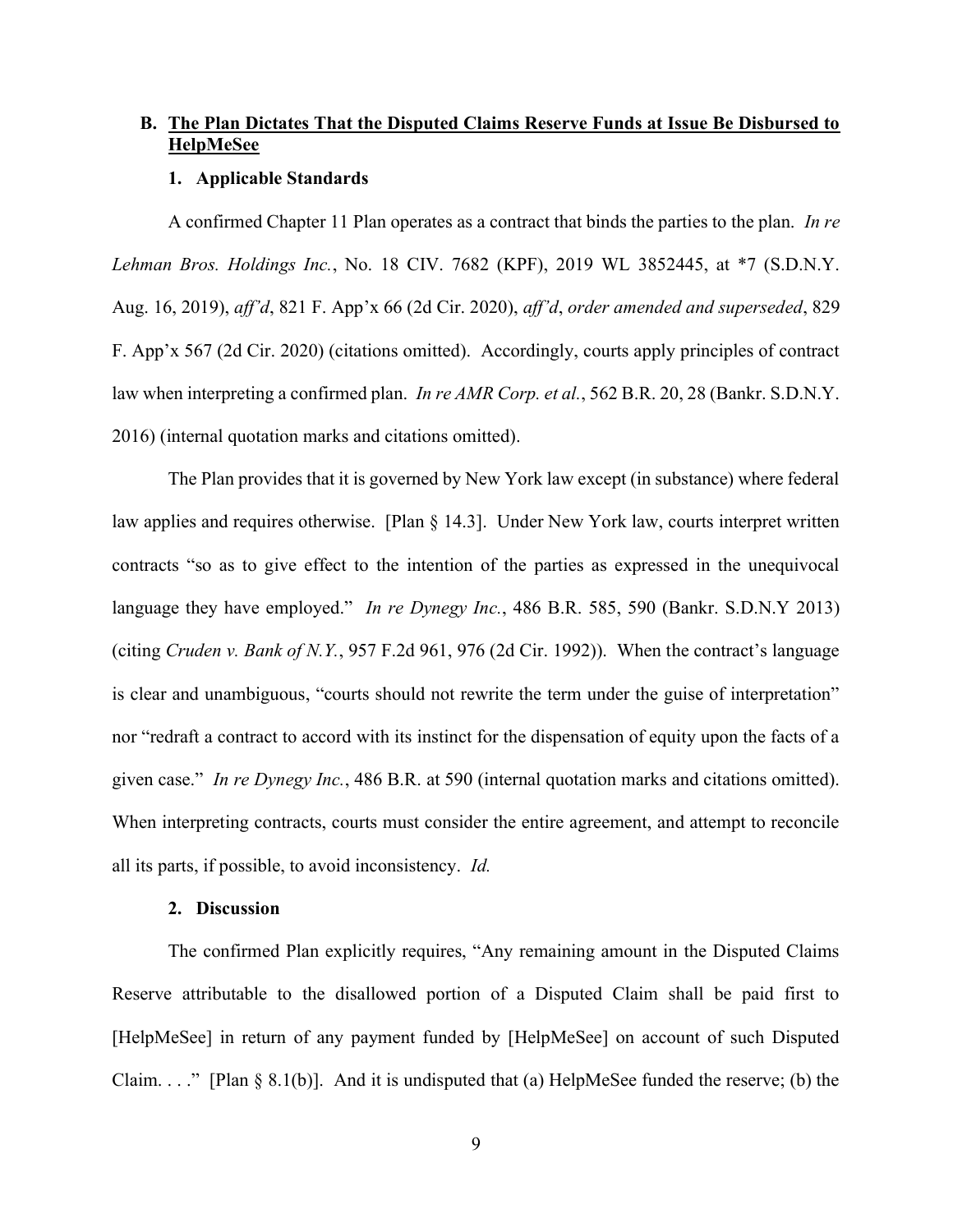Plan Administrator is holding approximately \$475,000, including \$384,049 that he would have used to satisfy the Mullaney Claim if that claim was allowed; and (c) the Mullaney Claim was a Disputed Claim (as defined in the Plan), and is being disallowed by agreement of all parties as a result of the unopposed portion of the Motion now before the Court, such that funds no longer need to be reserved on account of that claim. These facts and the plain meaning of the Plan control, and are not overcome by the Plan Administrator's invocation of other, more general Plan provisions that, as is typical, direct distributions in satisfaction of allowed claims only after administrative expenses are reserved for and, ultimately, paid. See Cronos Grp. Ltd. v. XComIP, LLC, 156 A.D.3d 54, 61, 64 N.Y.S.3d 180, 185 (1st Dep't 2017) ("Where there is an inconsistency between a specific provision and a general provision of a contract, the specific provision controls") (citing, inter alia, Muzak Corp. v. Hotel Taft Corp., 1 N.Y.2d 42, 46 (1956)); TBA Glob., LLC v. Fidus Partners, LLC, 132 A.D.3d 195, 204, 15 N.Y.S.3d 769, 776 (1st Dep't 2015) ("we follow the longstanding rule that, where there is an inconsistency between a specific provision and a general provision of a contract, the specific provision controls") (internal quotation marks and citations omitted).

Among the more general provisions that the Plan Administrator invokes are Plan Sections 6.1(a) and (b). These provisions require the Plan Administrator to make distributions to holders of allowed claims in accordance with Article IV of the Plan "on, or as soon as reasonably practical after, the Effective Date," [Plan  $\S$  6.1(a)], and permit the Plan Administrator to "retain such amounts . . . to pay reasonable administrative expenses (including the costs and expenses of the Plan Administrator and the fees, costs and expenses of all professionals retained by the Plan Administrator . . . ),"<sup>3</sup> [*Id.* § 6.1(b)]. But these typical Plan provisions governing distributions to

 $3$  Section 5.9(b) of the Plan authorizes the Plan Administrator to, among other things, engage professionals to assist the Plan Administrator with his responsibilities and to pay the fees and expenses of such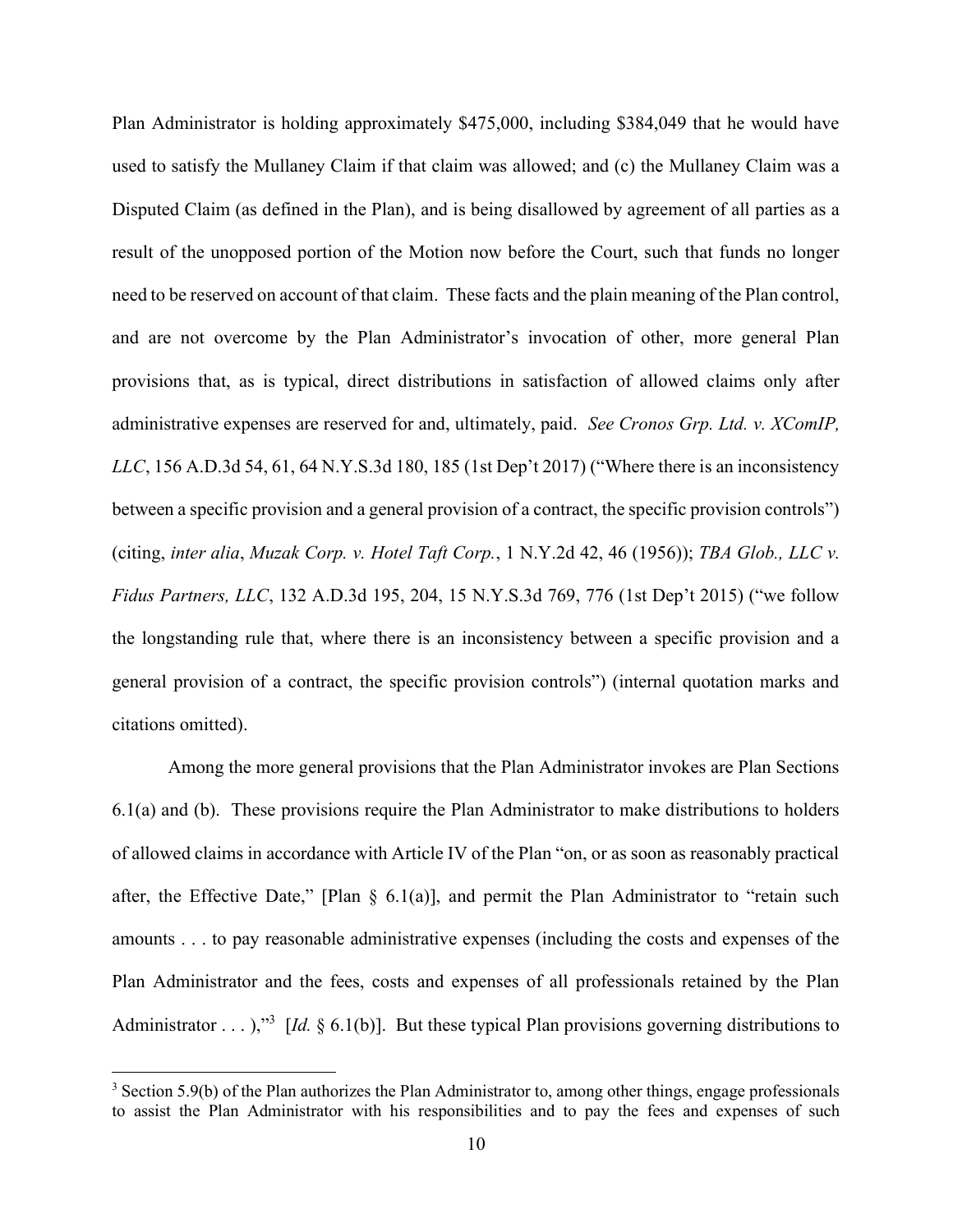be made upon the Plan's effective date do not even by their own terms govern the treatment of funds that eventually are released from the Disputed Claims Reserve, nor does Plan Section 6.1 even mention or purport to override Section 8.1, which, as discussed, provides a more specific and unambiguous requirement that funds no longer needed to be maintained in the Disputed Claims Reserve are to be released to HelpMeSee in the exact circumstances presented here.

Plan Section 6.7 likewise cannot overcome the explicit requirements of Section 8.1. Section 6.7 directs the Plan Administrator, after the Plan has been fully administered, to "effect a final Distribution of all Cash remaining (after reserving sufficient Cash to pay all unpaid expenses of administration of the Plan and all expenses reasonably expected to be incurred in connection with the final Distribution) to holders of Allowed General Unsecured Claims[.]" [Plan  $\S$  6.7]. The Plan Administrator is correct that the Plan's provisions governing distributions upon final administration of the Plan allow for a reserve of sufficient funds to meet unpaid administrative expenses at the time final distributions are made. [Opp. ¶ 33]. But this provision governs "final Distribution[s]" to all holders of "Allowed General Unsecured Claims" out of surplus cash—it does not purport to override the specific payment of released funds from the Disputed Claims Reserve that Section 8.1 explicitly requires be made to HelpMeSee. In fact, it does not even mention Section 8.1.

The Court appreciates the work of the Plan Administrator and his retained professionals. It is unfortunate that the Plan Administrator seemingly has not reserved enough funds to cover his and his professionals' fees and expenses if HelpMeSee is paid what it is owed under the Plan. But this unfortunate circumstance cannot overcome the Plan's explicit requirement that funds that are no longer needed to be reserved on account of the Mullaney Claim are to be paid "first to

professionals, and to pay all other expenses in connection with administering the Plan and winding down the affairs of the estate and the Debtor in accordance with the Plan. [Plan  $\S 5.9(b)$ , (iv) and (v)].